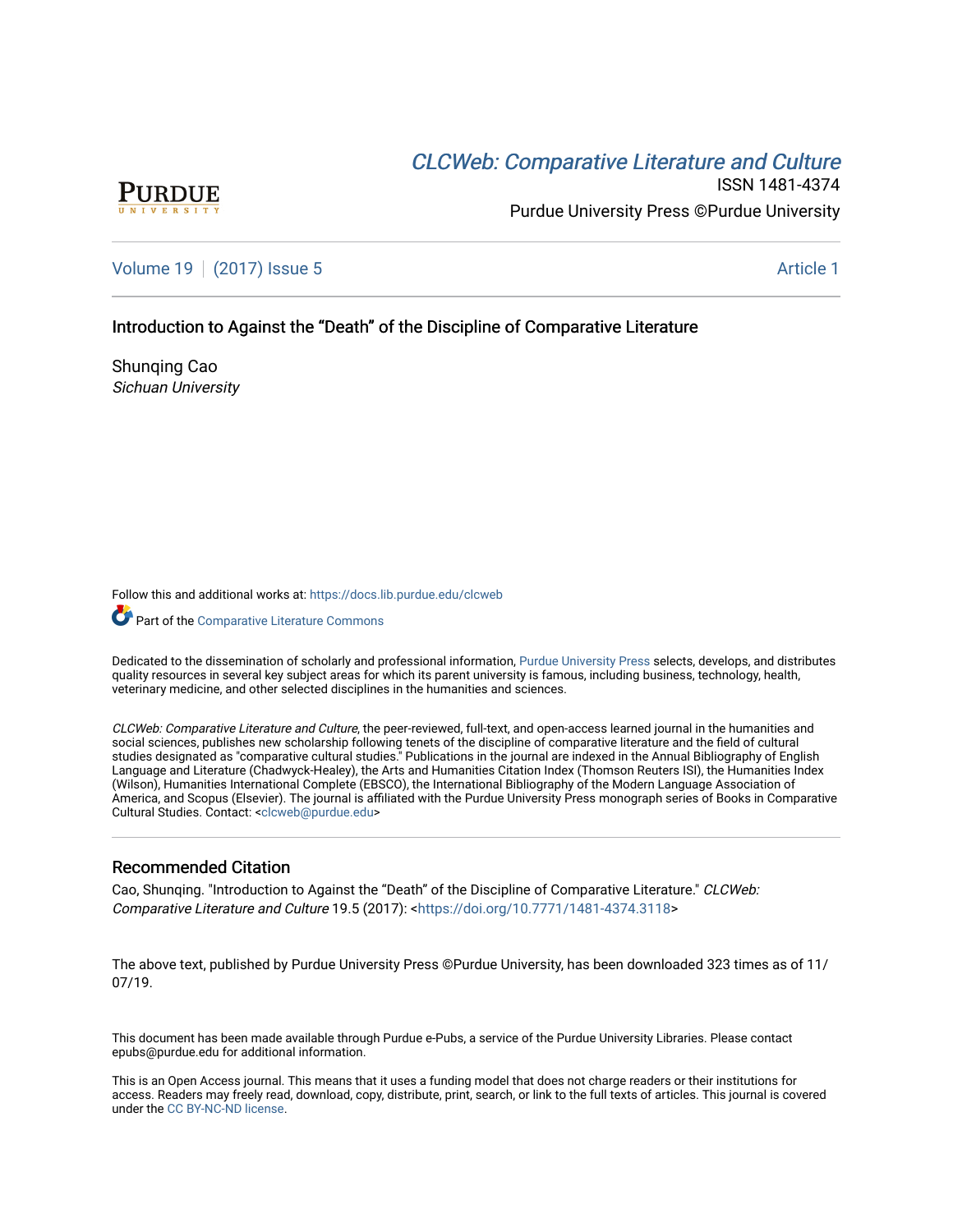UNIVERSITY PRESS <[http://www.thepress.purdue.edu>](http://www.thepress.purdue.edu/)

**PURDUE** 

## *CLCWeb: Comparative Literature and Culture*

ISSN 1481-4374 [<http://docs.lib.purdue.edu/clcweb>](http://docs.lib.purdue.edu/clcweb) Purdue University Press **©**Purdue University

*CLCWeb: Comparative Literature and Culture*, the peer-reviewed, full-text, and open-access learned journal in the humanities and social sciences, publishes new scholarship following tenets of the discipline of comparative literature and the field of cultural studies designated as "comparative cultural studies." In addition to the publication of articles, the journal publishes review articles of scholarly books and publishes research material in its *Library Series.* Publications in the journal are indexed in the Annual Bibliography of English Language and Literature (Chadwyck-Healey), the Arts and Humanities Citation Index (Thomson Reuters ISI), the Humanities Index (Wilson), Humanities International Complete (EBSCO), the International Bibliography of the Modern Language Association of America, and Scopus (Elsevier). The journal is affiliated with the Purdue University Press monog-raph series of Books in Comparative Cultural Studies. Contact: [<clcweb@purdue.edu>](mailto:clcweb@purdue.edu)

## **Volume 19 Issue 5 (December 2017) Article 1 Shunqing Cao,**

**"Introduction to** *Against the 'Death' of the Discipline of Comparative Literature***"** <http://docs.lib.purdue.edu/clcweb/vol19/iss5/1>

Contents of *CLCWeb: Comparative Literature and Culture* **19.5 (2017)** Special Issue *Against the "Death" of the Discipline of Comparative Literature* **Ed. Shunqing Cao** [<http://docs.lib.purdue.edu/clcweb/vol19/iss5/>](http://docs.lib.purdue.edu/clcweb/vol19/iss5/)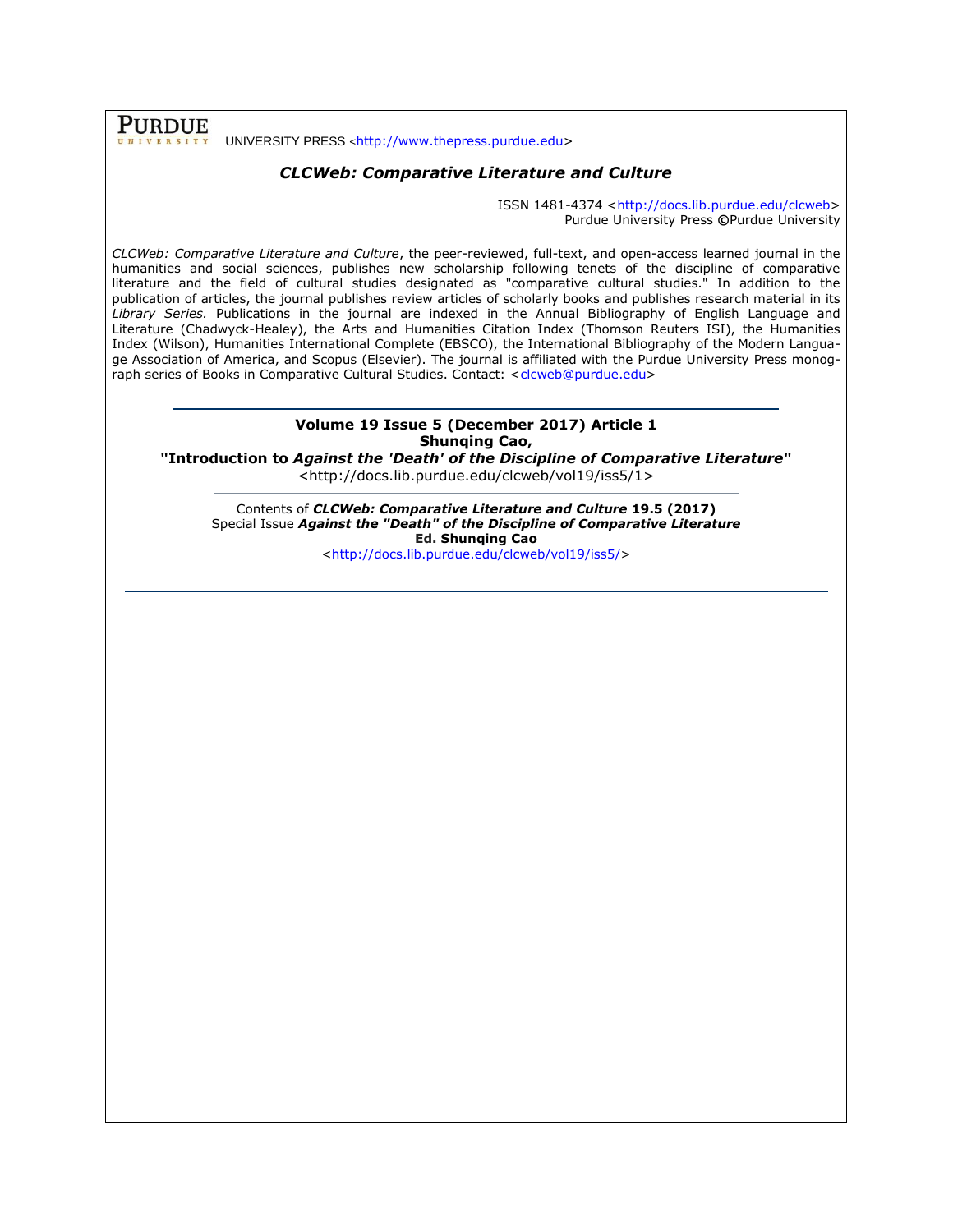Shunqing Cao, "Introduction to *Against the 'Death' of the Discipline of Comparative Literature*" page 2 of 4 *CLCWeb: Comparative Literature and Culture* 19.5 (2017): [http://docs.lib.purdue.edu/clcweb/vol19/iss5/1](http://docs.lib.purdue.edu/clcweb/vol19/iss5/X) Special Issue *Against the "Death" of the Discipline of Comparative Literature*. Ed. Shunqing Cao

#### **Shunqing CAO**

#### **Introduction to** *Against the "Death" of the Discipline of Comparative Literature*

Alongside the development of Comparative Literature are constant voices of announcing its crisis. The identity of the discipline seems always doubt. In 1958, witnessing Comparative Literature having been bogged in the binary mode of influence study which focuses on *rapport de fait* instead of interliterary comparison, the scholar René Wellek presented a paper titled "The Crisis of Comparative Literature" at the second conference of the International Comparative Literature Association, which inaugurates a trend of pessimistic diagnosis of Comparative Literature during the past five decades. For Wellek and many others, Comparative Literature is not legitimate because of "the fact that it has not been able to establish a distinct subject matter and a specific methodology" (282).

Facing the crisis of the discipline, many American comparatists adopted a view of interdisciplinary comparison. Henry H.H. Remak, for example, offered a well-received definition of Comparative Literature as "the comparison of one literature with another or others, and the comparison of literature with other spheres of human expression" (3). Endeavors such as this seem to have relieved the crisis, but as a matter of fact, also pushed the frontier to an unexpectedly large extent. The crisis still remained. In 1993, the well-known comparatist Susan Bassnett even declared that "today, Comparative Literature is in one sense dead" (47). Ten years later Gayatri Chakravorty Spivak reiterated, with a stronger voice this time, the "death" of Comparative Literature as a discipline, describing it as having "the last gasp of a dying discipline" (xii). For them, translation studies, intercultural studies, or area studies would be the better substitutes of Comparative Literature.

While the crisis of Comparative Literature might be lingering for the past decades, the knell of the discipline is far from being clear. On the contrary, Comparative Literature is right now in its booming period in many parts of the world like India, China, Japan, Brazil, Hungary, Spain, etc. With a stance of resisting Eurocentrism, West-centrism, or center-peripheral dichotomy, comparative enterprises in these areas represent new explorations of subject matter and methodology—two fundamentals of Comparative Literature. Recent years have witnessed vigorous ramifications extended from the discipline of Comparative Literature which have reversely strengthened Comparative Literature *per se*: translation studies, comparative cultural studies, area studies, world literature, variation studies, etc.

As a matter of fact, there always exists an optimistic view on the prospect of Comparative Literature especially when it takes strides along the path of interdisciplinarity or "crossing borders". This is why Haun Saussy declares the "triumph of Comparative Literature" in the 2004 state report of the discipline of Comparative Literature published by ACLA, and Rey Chow defines Comparative Literature as a "discipline of tolerance", a discipline made up of "a loose discourse network sprouting from an incessant proliferation, intermingling, and hybridization of subjects " (24).

Therefore, it is significant to propose this thematic issue to consider the following questions: how can we understand correlations between the "death" (or "crisis") versions and the new paradigms advocated or practiced by some modern comparatists: cultural relativism (Fokkema), East/West studies (Miner), postcolonial theory (Said), translation study (Venuti), comparative cultural studies (Tötösy de Zepetnek), world literature (Damrosch), variation studies (Cao), among many others? In what contexts are the pessimistic voices often articulated and what we can draw from the past in order to deal with new challenges and crises faced by comparatists at present? How to make use of the pessimistic voices propel the development of Comparative Literature as a discipline worldwide in general and more importantly for our part, as a discipline in China?

*Against the "Death" of the Discipline of Comparative Literature* includes the following articles:

In "The Theoretical Basis and Framework of Variation Theory"

[<http://docs.lib.purdue.edu/clcweb/vol19/iss5/2>](http://docs.lib.purdue.edu/clcweb/vol19/iss5/2) Shunqing Cao and Zhoukun Han provide new reflection of current international comparative literature studies. By demonstrating what variation theory can do and what can we get from it, they claim that variation theory might provide a possible solution for the current discipline crisis, and pave a way for the future direction of this discipline.

In "Terminology Translation and the Rebirth of Comparative Literature in China" [<http://docs.lib.purdue.edu/clcweb/vol19/iss5/3>](http://docs.lib.purdue.edu/clcweb/vol19/iss5/3) Peina Zhuang and Huan Pi discuss terminology translation during the rise of Comparative Literature in China and divide the problems in status quo into three aspects: the lack of unity, standardization, and accuracy in terminology translation. They argue that more attention should be given to the scholarship combined with concrete empirical research such as dictionary compilation, and standardization of translation norms.

In "Problem-based Variations in Teaching Stephen Dobyns's 'Kansas' in China"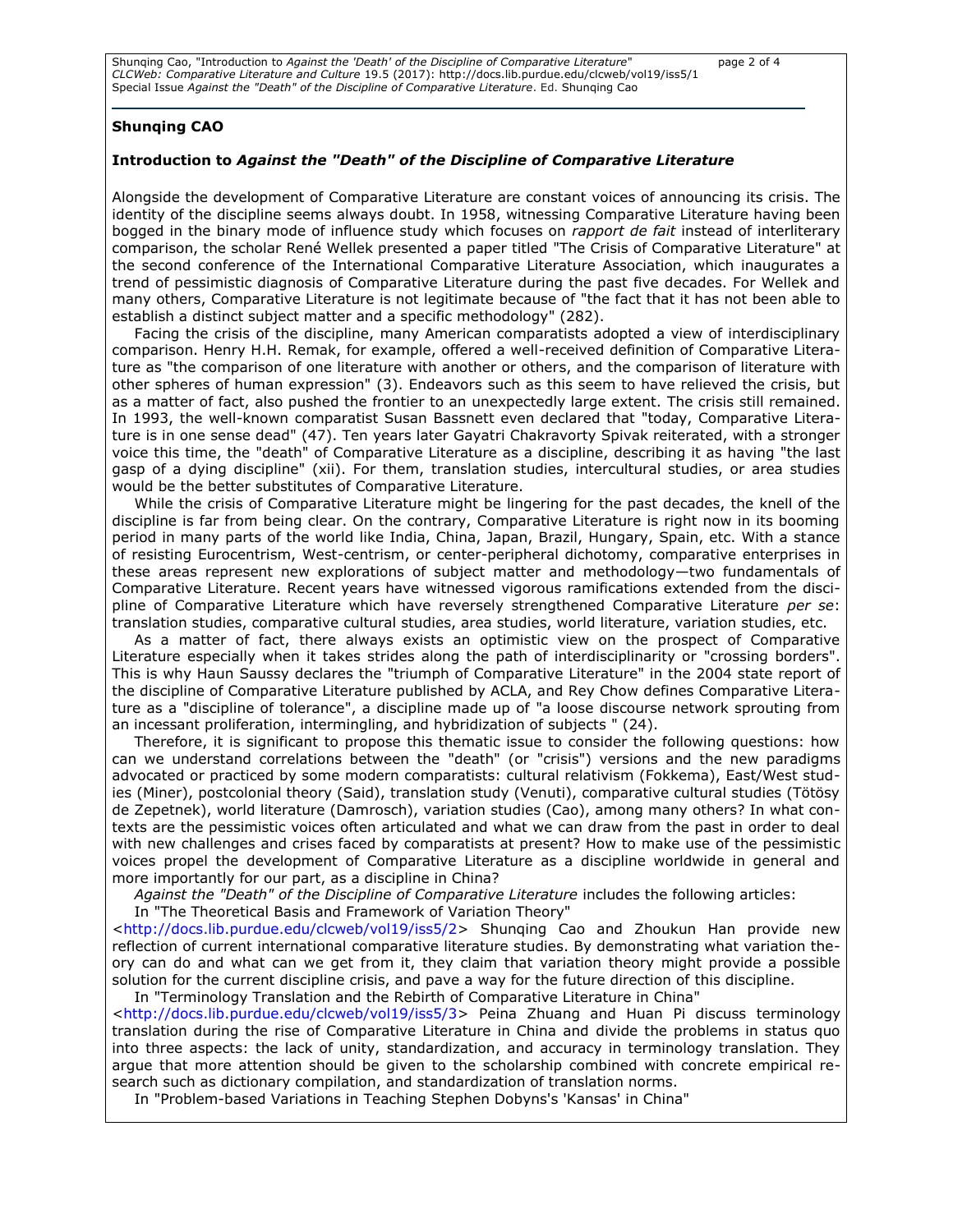Shunqing Cao, "Introduction to *Against the 'Death' of the Discipline of Comparative Literature*" page 3 of 4 *CLCWeb: Comparative Literature and Culture* 19.5 (2017): [http://docs.lib.purdue.edu/clcweb/vol19/iss5/1](http://docs.lib.purdue.edu/clcweb/vol19/iss5/X) Special Issue *Against the "Death" of the Discipline of Comparative Literature*. Ed. Shunqing Cao

[<http://docs.lib.purdue.edu/clcweb/vol19/iss5/4>](http://docs.lib.purdue.edu/clcweb/vol19/iss5/3) Tao Zou and Hong Zeng analyze the different variations in the authors' experience of teaching foreign literature in China and the positive results of adopting variation theory in comparative literature, that is, making the teaching of foreign literature a stage for inspiring cross-cultural communication and creativity.

In "Could World Literature be the Future of Comparative Literature?"

[<http://docs.lib.purdue.edu/clcweb/vol19/iss5/5>](http://docs.lib.purdue.edu/clcweb/vol19/iss5/3) Jing Zhou analyzes the feasibility and validity of world literature as the future of Comparative Literature and concludes that world literature could not be the future of Comparative Literature due to its confinement to the still prevailing Euro-Us centralism in its studies.

In "Rebirth of Comparative Literature in China from the Perspective of Medio-translatology"

[<http://docs.lib.purdue.edu/clcweb/vol19/iss5/6>](http://docs.lib.purdue.edu/clcweb/vol19/iss5/3) Wei Guo examines the "rebirth" of Comparative Literature in China from the development of medio-translatology here. By differentiating "translation studies" and "medio-translatology", he reexamines the role and position of translation in Comparative Literature by making translation an independent branch in this discipline. Thus Guo addresses the ending of the longstanding confusions in translation under medio-translatology and translation studies and certain controversial phenomena in translation.

In " Reconsiderations on the Crises on Comparative Literature Study"

[<http://docs.lib.purdue.edu/cl cweb/vol19/iss5/7>](http://docs.lib.purdue.edu/cl%20cweb/vol19/iss5/7) Jie Lu represents a retrospect of the three crises in comparative literature and points out the underlying causes for these crisis: that is, three misunderstandings of "comparative literature", that is, "narrowing," "overgeneralization," and "trivialization," all of which are analyzed in detail in the authors' argumentation.

In "Another Argument on the "Crisis Said" of Comparative Literature"

[<http://docs.lib.purdue.edu/clcweb/vol19/iss5/8>](http://docs.lib.purdue.edu/clcweb/vol19/iss5/3) Ping Du examines the "death said" predicts and the "rebirth" of Comparative Literature in the Age of Multiculturalism. She argues that the way out of the nightmare of "crisis" is not world literature as advocated but the Chinese School and its Variation Studies which are the future of Comparative Literature.

In "Reflections on the Crisis of Comparative Literature in the Contemporary West"

[<http://docs.lib.purdue.edu/clcweb/vol19/iss5/9>](http://docs.lib.purdue.edu/clcweb/vol19/iss5/3) Zhoukun Han and Wen Quan discuss the Crisis of Comparative Literature in the contemporary West and ascribe the last straw to the shift from literary comparison to cultural study in Comparative Literature. They argue that the Chinese scholars's response such as cross-civilization studies and variation theory could be inspiring promises for a new theoretical construction for comparative literature.

In "The Futures of Comparative Literature Envisioned by Chinese Comparatists"

[<http://docs.lib.purdue.edu/clcweb/vol19/iss5/10>](http://docs.lib.purdue.edu/clcweb/vol19/iss5/3) Sheng Meng and Yue Chen discuss the four representative opinions of Chinese scholars in response to the crisis of Comparative Literature and point their respective role in shaping the future of Comparative Literature development both in China and the world at large.

In "The Significance of the Variation Theory in Cross-Cultural Communication"

[<http://docs.lib.purdue.edu/clcweb/vol19/iss5/11>](http://docs.lib.purdue.edu/clcweb/vol19/iss5/3) Yi Wan examines two key concepts in Variation Theory, that is, variability and heterogeneity combined with their significance in cross-civilization studies in Comparative Literature.

*Against the "Death" of the Discipline of Comparative Literature* includes a "Bibliography for the Study of the" Death" of the Discipline of Comparative Literature" compiled by guest editor Shunqing Cao [<http://docs.lib.purdue.edu/clcweb/vol19/iss5/12>](http://docs.lib.purdue.edu/clcweb/vol19/iss5/3).

#### **Works Cited**

Bassnett, Susan. *Comparative Literature: A Critical Introduction*. Oxford: Blackwell, 1993.

Chow, Rey. "A Discipline of Tolerance." *A companion to Comparative Literature*. Ed. Ali Behdad and Dominic Thomas. Oxford: Wiley-Blackwell, 2011.

Remak, Henry H.H. "Comparative Literature: Its Definition and Function." *Comparative Literature: Method and Perspective*. Ed. Newton P. Stallknecht and Horst Frenz. Carbondale: Southern Illinois UP, 1961.

Saussy, Haun, ed. *Comparative Literature in an Age of Globalization*. Baltimore: Johns Hopkins UP, 2006.

Spivak, Gayatri Chakravorty. *Death of a Discipline*. New York: Columbia UP, 2003.

Wellek, René. "The Crisis in Comparative Literature." *Concepts of Criticism.* Ed. Stephen Nichols. New Haven: Yale UP, 1963.

Guest editor's profile: Shunqing Cao teaches literary theory and comparative literature at Sichuan University and Beijing Normal University. His interests in scholarship include classic Chinese literature theory, comparative literature, comparative poetics, and world literature. In addition to numerous articles and books in Chinese and English,